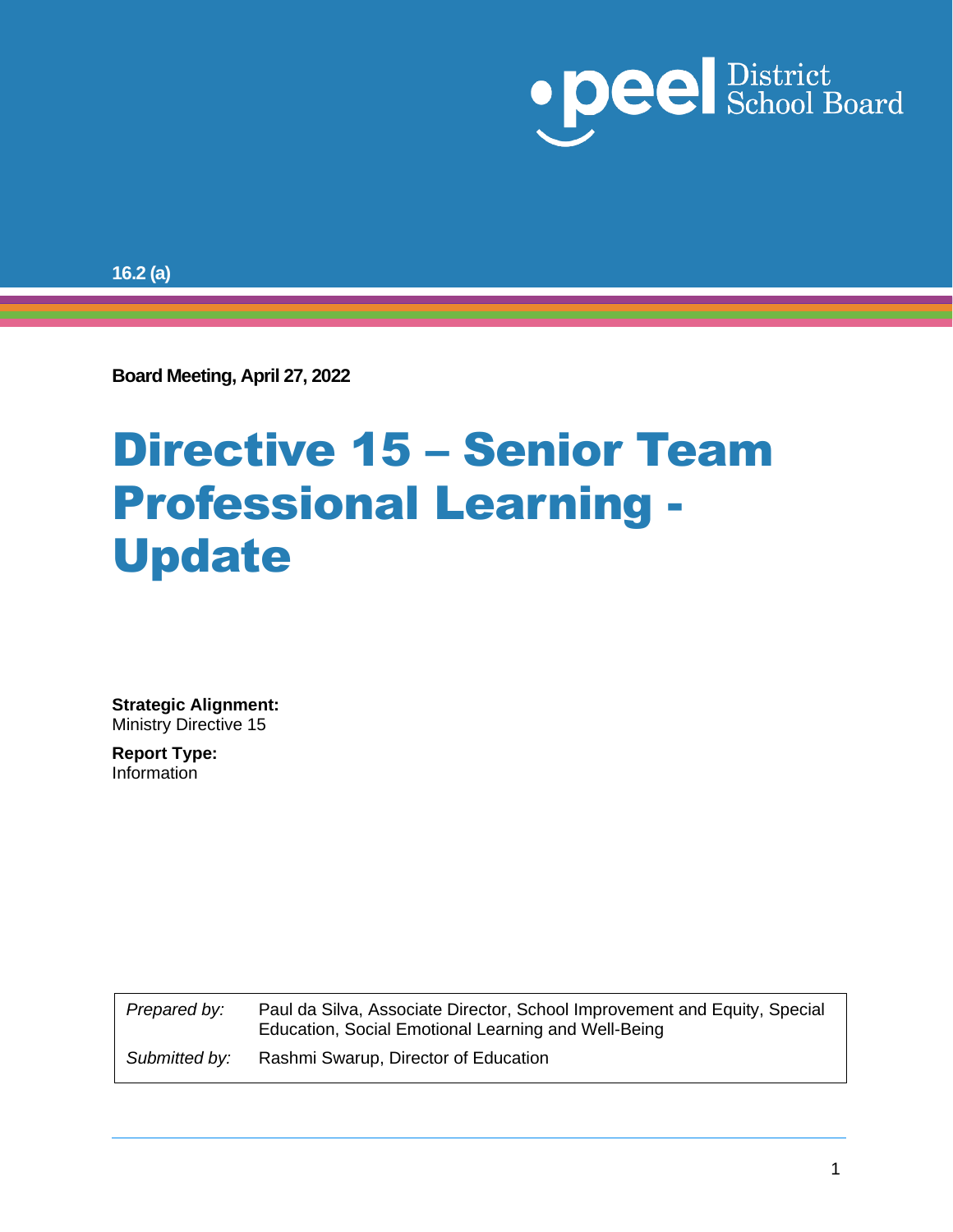#### **Introduction**

The Ministry Report on the Peel District School Board (PDSB), Directive 15, states, "The Board shall develop a robust, comprehensive and strategic professional learning plan for senior staff on equity, human rights, anti-bias, and anti-Black racism." The Directive further elaborates on what the plan should include:

- Be strongly informed by disaggregated, race-based data including lived experience with respect to PDSB Black students, staff and the broader community.
- Set specific objectives and is tied to actions and measurable outcomes; and
- Include provisions for public reporting on progress towards achieving outcomes in the plan.

In February 2021, the Peel District School Board presented the Senior Team Professional Learning Plan to the Board and subsequently to the Ministry of Education. This report is an update to the report submitted in 2021.

#### **Objective**

To provide information that Directive 15 has been completed and that this information will be communicated to the Minister of Education.

The Ministry of Education's Review of the Peel District School Board (2020) and several other historical reports outline that school boards have not taken responsibility for the systemic racism that is endemic to the public education system. Instead, communities and students have been blamed for the problems that stem directly from racist and colonial educational practices. The Ministry Review states, *"...we call for a new style of leadership in the PDSB and other boards facing similar circumstances; leadership that has, through rigorous assessment of its own strengths and weaknesses, demonstrated the capacity to face the evidence of systemic inequity and to grasp the complexity of the issues facing those less able to advocate for themselves. The task for those leaders is to bend best efforts of our education systems into effective service for all."* The Senior Team Professional Learning Plan is focused on building the capacity of Senior Leaders in Peel District School Board (PDSB) in order to eliminate the disproportionate outcomes facing Black and Indigenous students, as noted in PDSB data.

[The Equity Accountability Report Card: Baseline Data on the Equity Gap in Student](https://www.peelschools.org/trustees/meetings/agendas-minutes/Documents/14.2%20a%20Directive%209%20Annual%20Equity%20Accountability%20Report%20Card%20-%20Baseline%20Data%20on%20the%20Equity%20Gap%20in%20Student%20Outcome.pdf)  [Outcomes](https://www.peelschools.org/trustees/meetings/agendas-minutes/Documents/14.2%20a%20Directive%209%20Annual%20Equity%20Accountability%20Report%20Card%20-%20Baseline%20Data%20on%20the%20Equity%20Gap%20in%20Student%20Outcome.pdf) - (Directive 9) outlines the disproportionate outcomes experienced by African, Black and Caribbean and Indigenous students which have negatively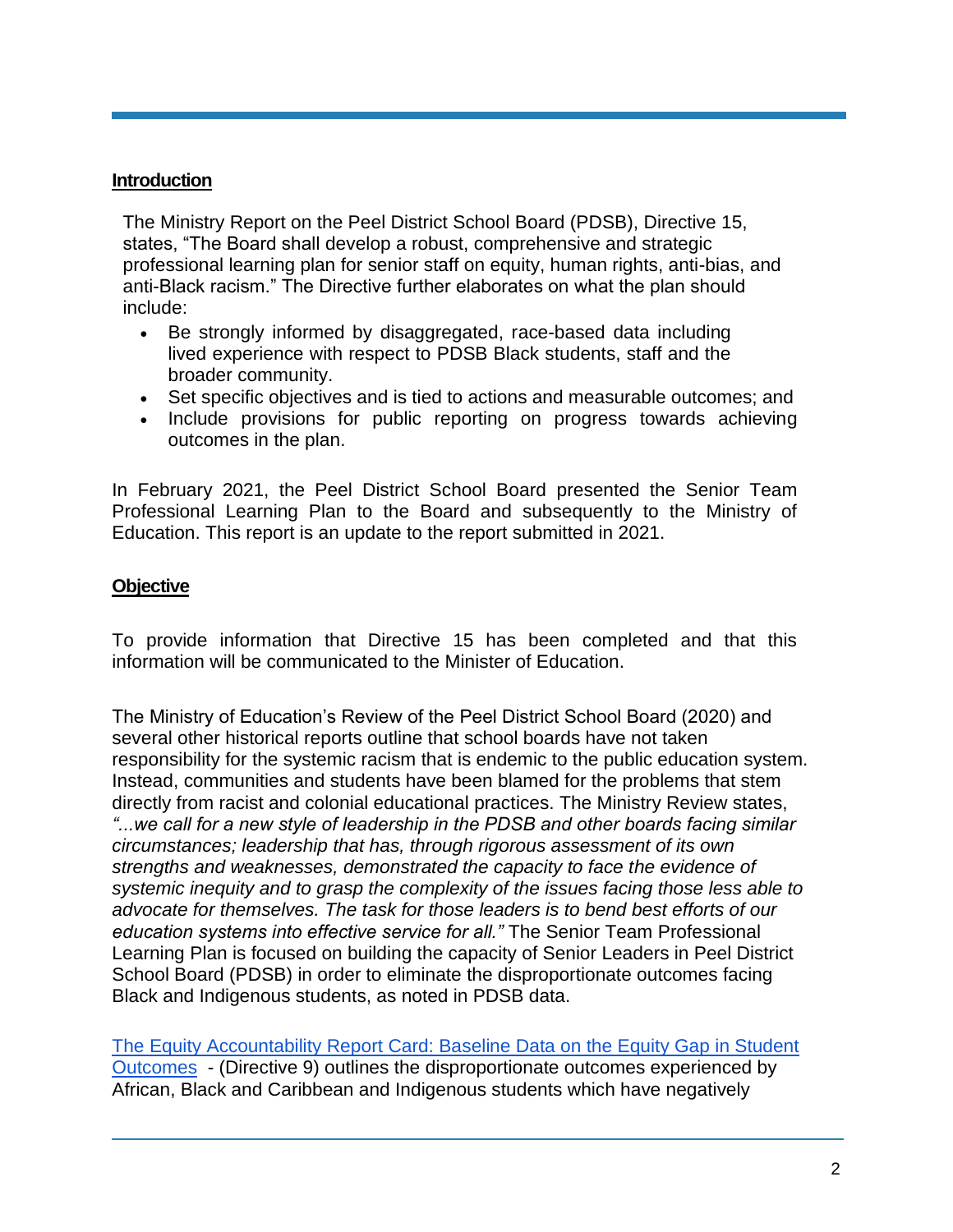impacted the achievement of these students. The mental health and wellbeing outcomes of African, Black and Caribbean and Indigenous must be taken into consideration given the various discriminations and oppressions (namely, anti-Black racism, anti-Indigenous racism, Islamophobia, anti-South Asian racism, anti-Asian racism, ableism, transphobia, antisemitism, and homophobia) these students face because of the intersectionality of the lived identities within the Black student and staff communities. Qualitative and quantitative data from the Report Card informs the Senior Team Professional Learning Plan, and the measurable outcomes of the plan.

The measurable outcomes of the plan have shaped the content and processes for Senior Team learning. The Senior Team has been mandated to learn core concepts related to anti-racism education, including white supremacy, settler colonialism, anti-Black racism, and intersectionality. These concepts are threaded through the curriculum framework (shown below) which aligns with the Ministry Directives.

The continuous learning of how to enact an anti-racist leadership practice by the PDSB senior leadership is in response to the aforementioned data sets and the measure is to eliminate disproportionalities for Black and Indigenous students. The ongoing professional learning has and will continue to include time for the Senior Team to collaborate on specific, targeted actions to disrupt the disproportionate outcomes in the PDSB and to hold each other accountable for the committed actions.

The Senior Team Professional Learning Plan outlined in this report is one strategy in a greater change process being undertaken by the PDSB to dismantle and disrupt systemic anti-Black racism, anti-Indigenous racism, and other forms of oppression. The curriculum outlined in this report also informs the learning for the other groups within the organization (e.g., Family of Schools, departments, and schools) which will inform the work of departments and school improvement planning.

#### **Turning Learning to Action: The Senior Team Learning Curriculum**

#### *Principles to Guide Professional Learning*

- Learning, action, and accountability are interrelated concepts
- The content and focus of learning are iterative in order to respond to the evidence of learning
- Learning will not be paced for the comfort of adults at the expense of the students who have been harmed and whose futures depend on the elimination of barriers to achievement and well-being
- All leaders have a professional responsibility to enact changes to eliminate disproportionate outcomes based on the data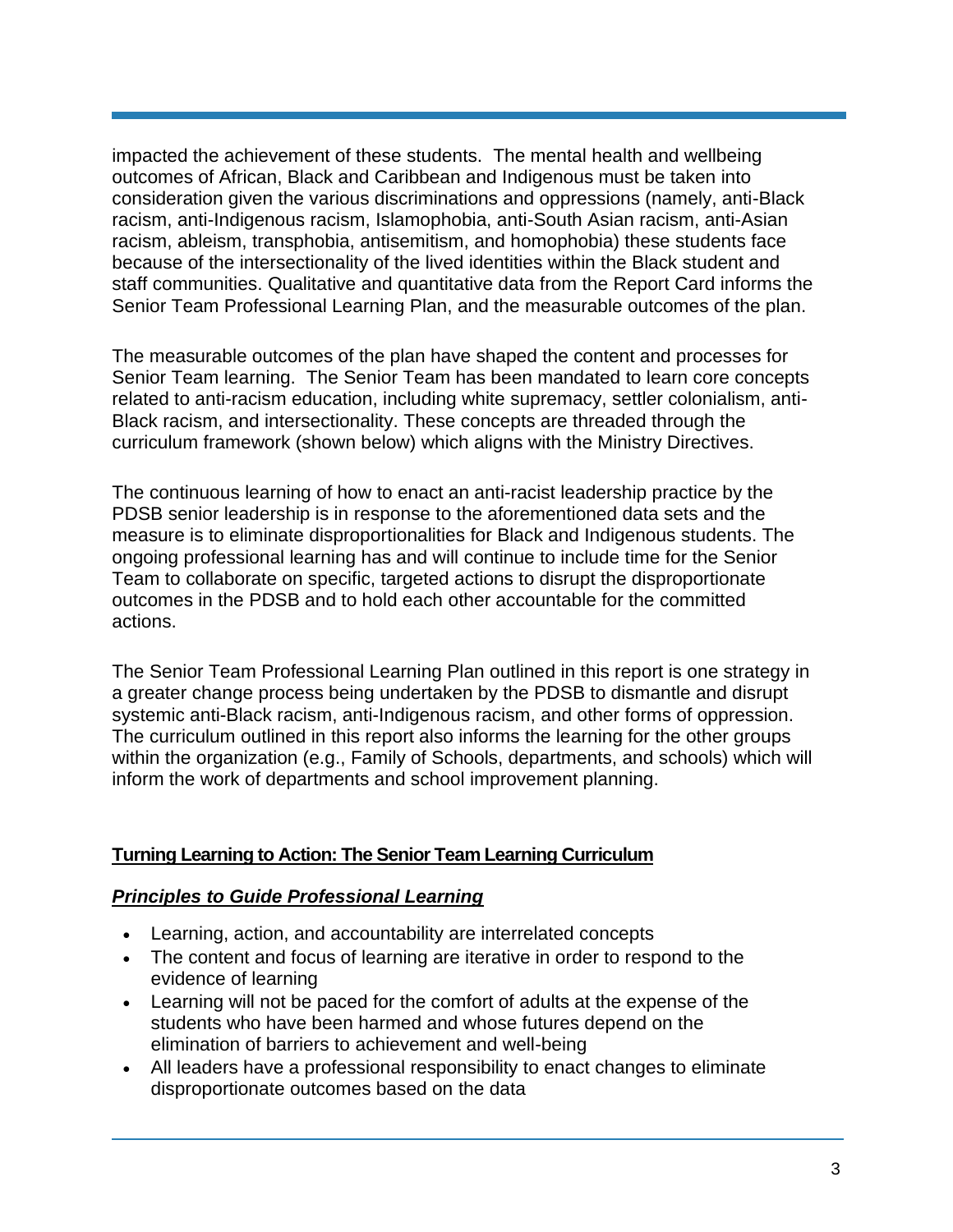• The learning is ongoing and rooted in academic scholarship about critical consciousness, anti-racism, and human rights

#### *Foundational Learning*

The curriculum for the Senior Team professional learning is grounded in an historical review of settler colonialism and white supremacy and its current contemporary impact on Black, African and Caribbean, Indigenous and other racialized communities. The Senior Team Professional Learning Plan is based on the following foundational concepts that are important when examining issues of race and oppression:

- Human Rights
- Settler Colonialism
- White Supremacy
- Anti-Black Racism
- Critical Race Theory
- Anti-oppression (including but not limited to anti-Indigenous racism, Islamophobia, anti-Muslim hate, anti-South Asian racism, anti-Semitism, anti- Asian racism, ableism, transphobia, homophobia, classism, sexism)

These concepts are integrated into all forms of Senior Team professional learning and connected directly to the Ministry Directives and Review of the Peel District School Board. Senior Team members' actions in their Families of Schools, departments, and the communities they serve are directly informed by these principles and concepts as well in their professional learning plans.

#### **Implementation and Application of Senior Team Learning**

Effective implementation and monitoring of the Directives is contingent on the Senior Team's understanding of pedagogical concepts that are connected to equity, anti- racism and anti-oppression and their ability to apply their learning. The following chart outlines how the senior team learning curriculum framework has been organized and implemented. The chart also includes a list of Directives that are most critical in serving students, communities and staff that have been marginalized, specifically those who identify as African, Black, and Caribbean and Indigenous. Along with the curriculum areas and the Directives, equity, anti-racism, and anti-oppression concepts are highlighted that have been critical to deconstruct as the Senior Team works to disrupt and dismantle systemic inequities that exist in policies, processes, and procedures. Understanding and deconstructing and applying these concepts will determine the success of applying the senior team learning and implementing the Directives in a way that leads to transformational change.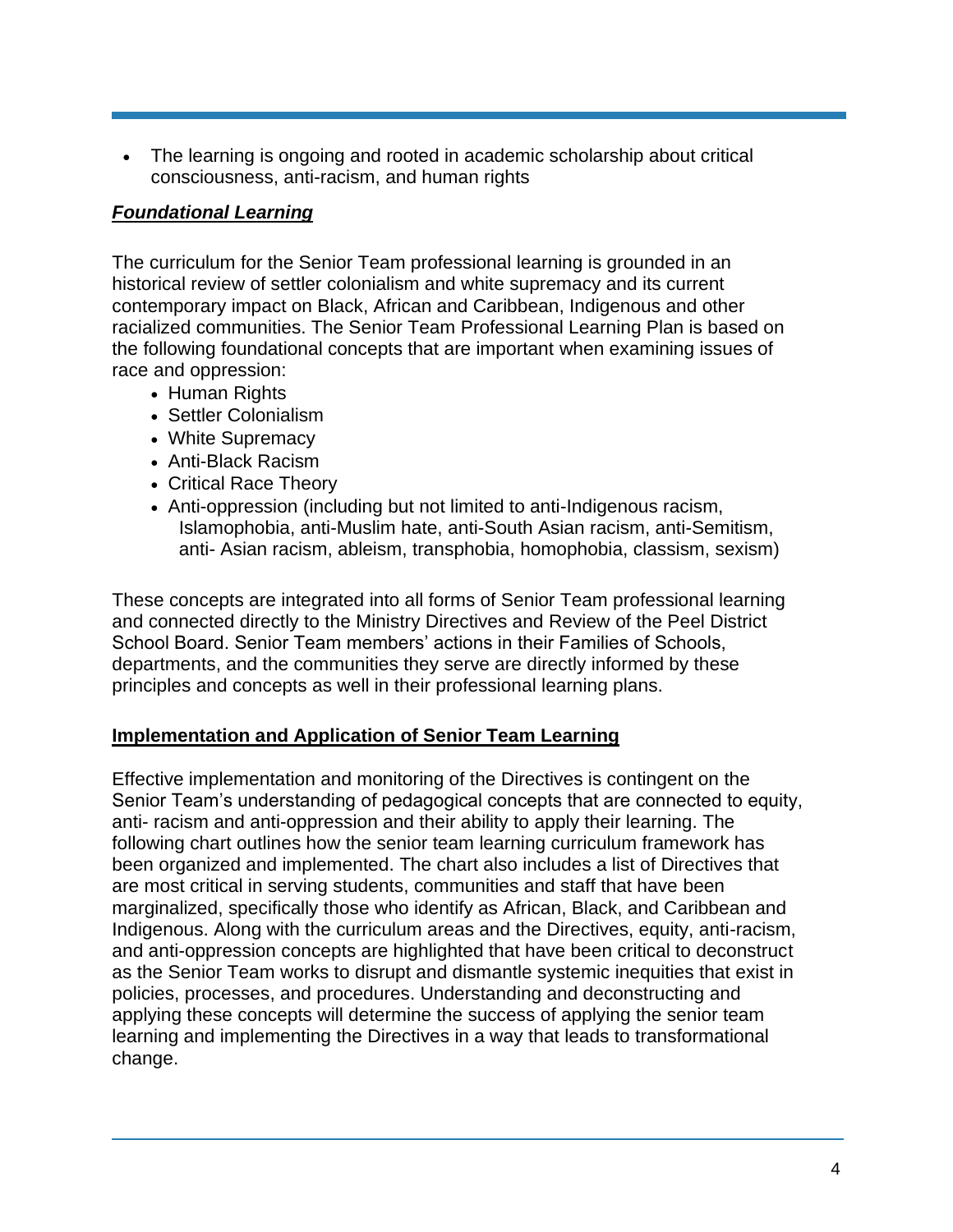#### **Progress**

To date the Senior Team professional learning has included, but is not limited to, the following:

| <b>Curriculum Framework</b>                                                                                                                                                                                                     | <b>Directives</b>                                                                                                                                                                                              | <b>Equity, Anti-</b><br><b>Racism</b> and<br><b>Anti-Oppression</b><br>Pedagogical<br>Learning<br><b>Concepts</b><br>(Not an exhaustive list)                                                                                                                                                                                                                                         |
|---------------------------------------------------------------------------------------------------------------------------------------------------------------------------------------------------------------------------------|----------------------------------------------------------------------------------------------------------------------------------------------------------------------------------------------------------------|---------------------------------------------------------------------------------------------------------------------------------------------------------------------------------------------------------------------------------------------------------------------------------------------------------------------------------------------------------------------------------------|
| 1. Procedural Fairness<br>Human Rights<br>А.<br><b>Administration Law</b><br>В.<br>C.<br>Applying the Education Act                                                                                                             | Directive 21:<br><b>Student Discipline</b><br>Directive 24:<br><b>Employment Systems</b><br><b>Review</b><br>Directive 26: Fairness<br>in Equity and<br>Employment                                             | Human Rights<br>Anti-Black racism<br>Race, gender and<br>policing<br>Surveillance<br>Identity, social location<br>and bias<br>Intersectionality and bias<br>Repair and restoration<br>Meritocracy<br>Neutrality<br><b>Power and Privilege</b>                                                                                                                                         |
| 2. School-based - Culturally<br><b>Relevant and Responsive</b><br>Pedagogy and anti-racist/anti-<br>oppressive learning (frameworks)<br>and application related to<br>students and learning<br>environments that serve students | Directives 17 and 19:<br>De-streaming and<br><b>Guidance Review</b><br>Directive 9:<br>Annual Equity and<br><b>Accountability Report</b><br>Card – analyzing<br>disparate and<br>disproportionate<br>outcomes. | Human Rights<br>Anti-Black racism<br>White supremacy<br>Settler colonialism<br>Identity, social location<br>and bias<br>Individual bias and<br>systemic barriers<br>Restoration<br>Counter-narratives<br>Complicity<br>Colour blindness<br>Meritocracy<br>Intersectionality<br><b>Neutrality</b><br><b>Curriculum Erasure</b><br><b>Critical consciousness</b><br>Power and privilege |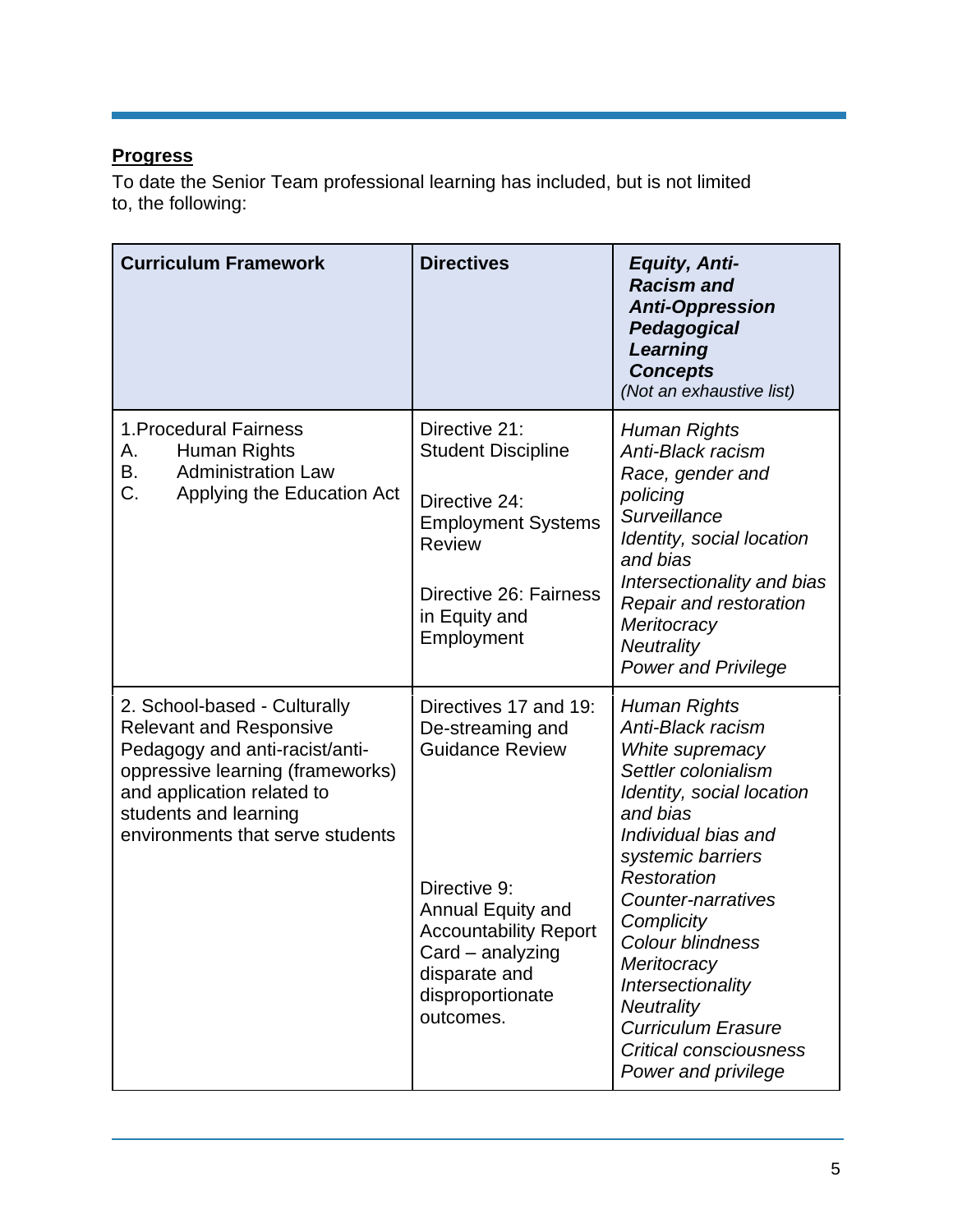|                                                                                                                                                                                                          | Directive 18:<br>Comprehensive<br><b>Equity Audit</b>                                                                                                                                                                                                                      |                                                                                                                                                                                                                                                                                                                                 |
|----------------------------------------------------------------------------------------------------------------------------------------------------------------------------------------------------------|----------------------------------------------------------------------------------------------------------------------------------------------------------------------------------------------------------------------------------------------------------------------------|---------------------------------------------------------------------------------------------------------------------------------------------------------------------------------------------------------------------------------------------------------------------------------------------------------------------------------|
| 3. Corporate based - Application<br>of Anti-Oppression frameworks to<br>ensure high quality customer<br>service and decision-making that<br>is anti-racist, anti-oppressive and<br>based on Human Rights | Directive 9:<br>Annual Equity and<br><b>Accountability Report</b><br>$Card - analyzing$<br>disparate and<br>disproportionate<br>outcomes.<br>Directive 24:<br><b>Employment Systems</b><br>Review<br>Directive 26: Fairness<br>in Equity and<br><b>Employment Strategy</b> | Human Rights<br>Anti-Black racism<br><b>Equity and Anti-</b><br>Oppression<br><b>White Supremacy</b><br>Colour blindness<br>Identity, social location<br>and bias<br>Colonialism<br>Counter-narratives<br>Complicity<br>Colour blindness<br>Meritocracy<br>Intersectionality<br><b>Neutrality</b><br><b>Power and Privilege</b> |
| 4. Leadership Problem Solving                                                                                                                                                                            | All of the above<br>directives                                                                                                                                                                                                                                             | All of the above<br>Pedagogical Learning<br>Concepts                                                                                                                                                                                                                                                                            |

#### **Professional Learning Structures**

Ensuring that the Senior Team Learning Plan curriculum is implemented and applied, the following Senior team Learning structures are in place:

- Senior Team Learning Meetings (minimum once per month)
- Instructional Support Services (ISS) lead by central superintendents (monthly)
- Operational Support Services (OSS) lead by senior managers and controllers in collaboration with Associate Director of Operations, Equity of Access and Support Services (monthly)
- Field Superintendent Meetings (bi-weekly)
- Department and topic-specific Professional Learning
- Weekly Institutional Accountability Round table (Problems related to ABR are discussed with Departmental Leads) - Problem Solving/Solutions Based Model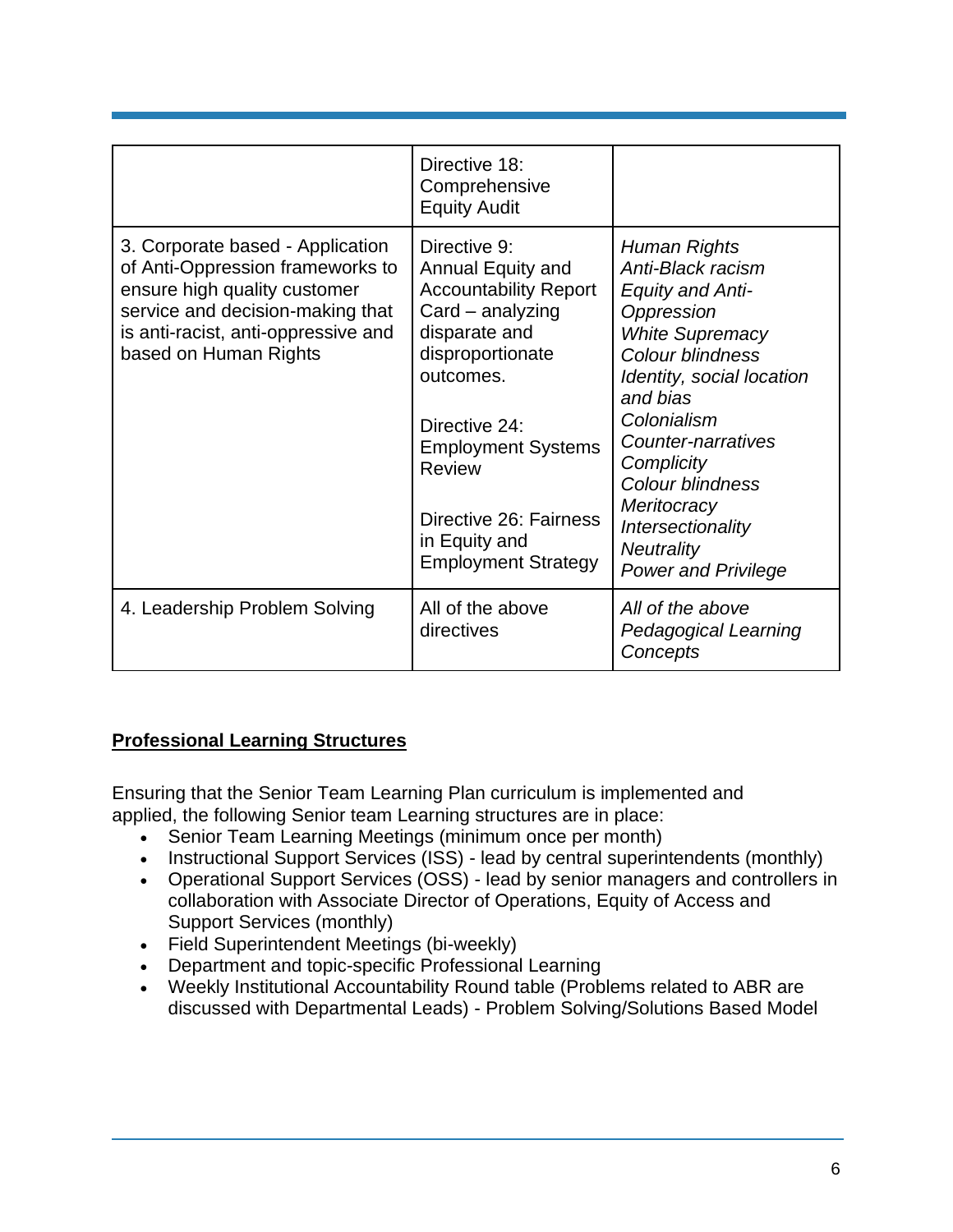#### **Grounding the learning in action**

Learning, action and accountability are foundational to the Senior Team Professional Learning Plan and must be interconnected in order for transformational change to occur in the PDSB. Direct actions stemming from the learning include, but are not limited to the following:

- All decision-making is connected to a critical consciousness.
- Ensuring accountability to the data in order to eliminate disproportionate outcomes.
- Naming, disrupting and dismantling current processes, procedures and policies that perpetuate systemic racism and oppression; and
- Expecting interactions with diverse communities and stakeholder groups are centered on the dignity, worth and human rights of those we serve

#### **Accountability and Measurable Outcomes**

The Senior Team Professional Learning Plan measurable outcomes are linked directly to the [Superintendent of Education Equity Leadership Framework Competencies.](https://pdsb1.sharepoint.com/sites/System/SiteAssets/SitePages/For-Action-(3)/Final-PDSB-SOE---Equity-Leadership-Competencies-Framework--1-.pdf#search=%28superintendent%20equity%20leadership%20%2A%29) These competencies form the basis of the Revised Superintendent Performance Appraisal and the Superintendent Work Plan.

The following tools will be used to measure the outcomes of the Senior Team Professional Learning Plan, using the Superintendent of Education Equity Leadership Framework Competencies as the foundational assessment criteria:

- Supervisory Officer Performance Appraisal demonstrating connections to the Equity Leadership Framework Competencies (every 2 years)
- Senior Teamwork Plan (Appendix B) indicators and commitments tied to Equity and the Board Improvement and Equity Plan (yearly)
- Documentation from Superintendent and Associate Director conversations directly related to disrupting anti-oppression and anti-Black racism and in turn reflected in Schools Improvement and Equity Process (i.e., quantitative and qualitative data from the FOS, artifacts, observations, etc.)
- Superintendents will apply their learning when monitoring schools, using the SIEP guiding framework to ensure that schools that demonstrate work connected to Equity Framework and Ministerial Directives is shared with Associate Directors
- Observations, conversations and products from Senior Team learning sessions
- Senior Team evidenced actions in application of professional learning on procedural fairness in situational assessments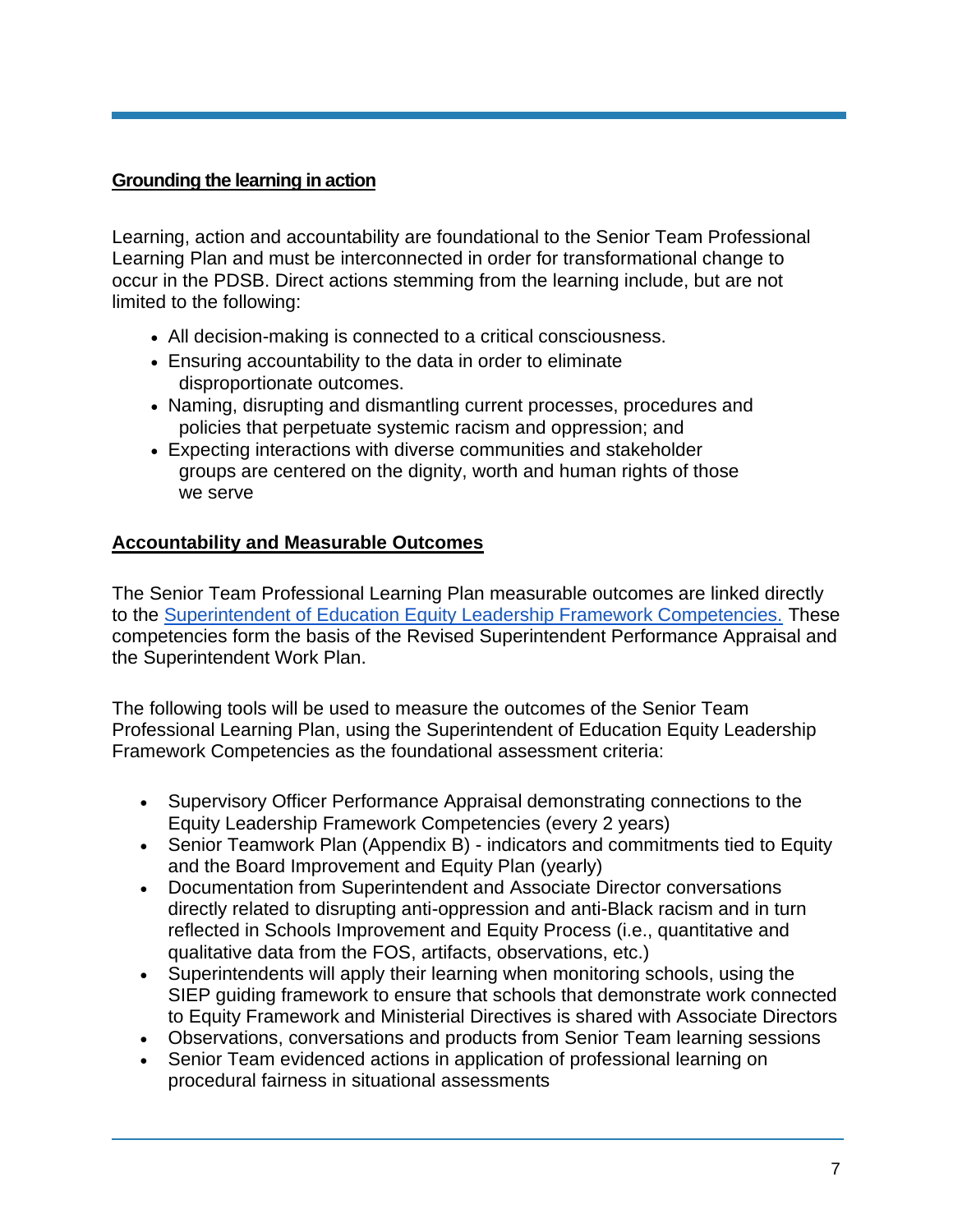- Monitoring of the School Improvement and Equity Plans (SIEP) for each superintendency to identify areas for improvement and next steps through critical conversations between Family of Schools Superintendent and Associate **Directors**
- Changes in the data sets outlined in the Equity Accountability Report Card: Baseline Data Report, over time that led to improved student outcomes and experiences

#### **Public Reporting on Progress Towards Achieving Outcomes in the Plan**

Transparency in achievement of the foundational learning outlined in the Senior Team Professional Learning Plan is key to recognizing the historical harm that has been caused, as outlined in the Ministry Review of the Peel DSB, 2020. Regular progress reports on the senior team learning will be shared at PDSB Board meetings. Progress will also be shared as part of the Director's Annual Report shared publicly each year.

#### **Conclusion**

The Senior Team Professional Learning Plan has continued to be focused on, and responsive to, the needs identified in the Ministry Review and Directives. The key learning focus over the 2021-22 school year has been on application of the theoretical learning and knowledge from the 2020-21 school year. This application has included a revision process of key policies and procedures to ensure the structures are in place for the Senior Team to apply the learning that is critical to the disruption and dismantling of systemic inequities that have led to disproportionate and disparate outcomes for students from specific identity groups.

The Senior Team Professional Learning Plan will continue to be responsive to community feedback and identify needs and/or gaps that are raised by community stakeholders, specifically those who are most underserved as identified by the Ministry Review and the PDSB data. The Senior Team Professional Learning Plan will continue past the completion of Directive 15 as it is the foundational work to ensure we have a more equitable, just and anti-racist education system for all students, families, staff, community members and all other stakeholders.

#### **Resources**

Principles of Integrated Anti-Oppression Basic Principles for Equity Leadership Competency The 7 Anti-Racist Pedagogy Principles by Natasha Henry Institutional Response Accountability Framework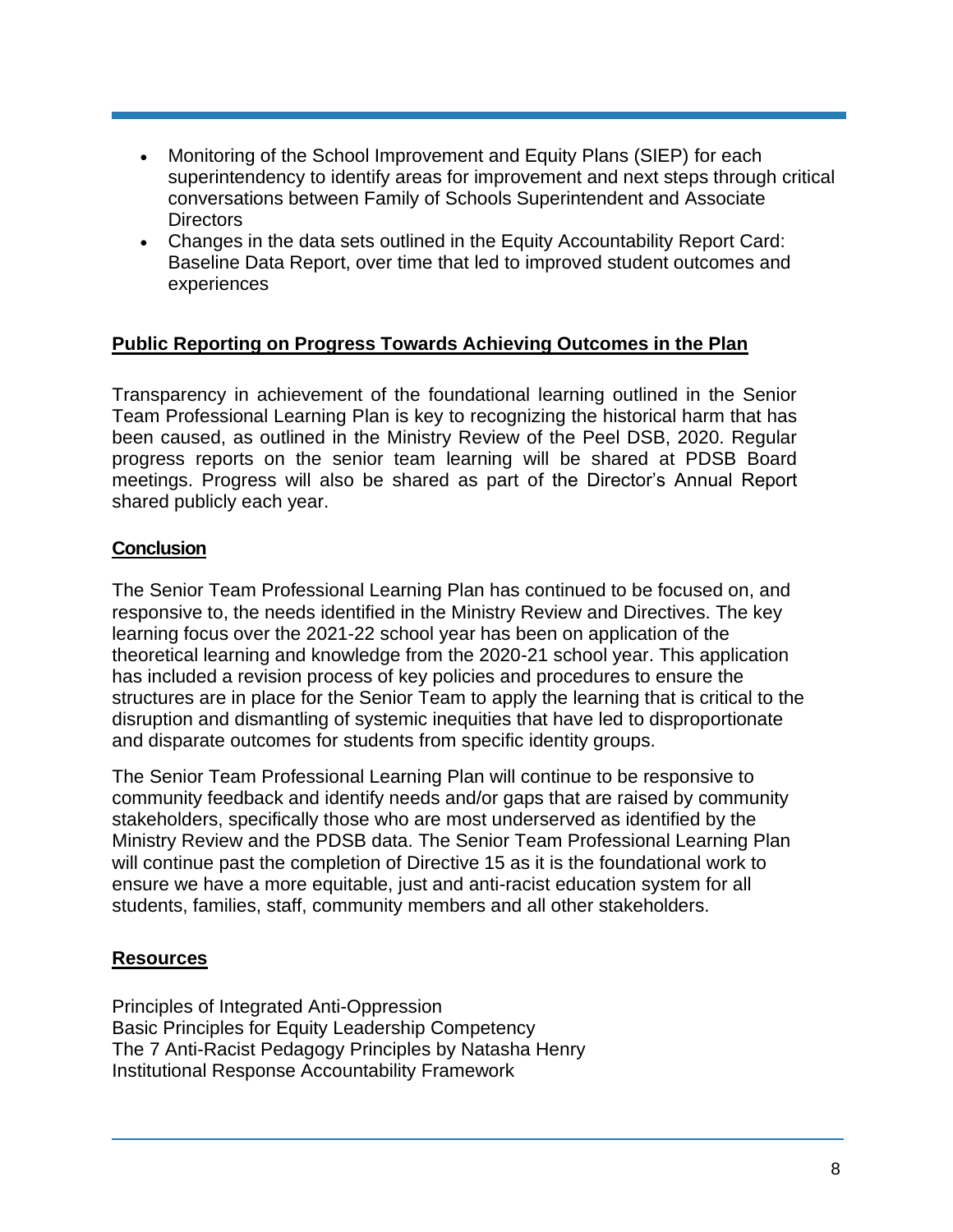### **Appendices**

#### **Appendix A (revised)**

| <b>Objective</b>                                                                                                                                                                                                                                                                                                                                                                                                    | <b>Topic</b>                                                                                                        | <b>Action</b>                                                                                                                                                                                                                     | <b>Outcome</b>                                                                                                                                                                                                                                                                                                                                                                                                                                                                                                                       |
|---------------------------------------------------------------------------------------------------------------------------------------------------------------------------------------------------------------------------------------------------------------------------------------------------------------------------------------------------------------------------------------------------------------------|---------------------------------------------------------------------------------------------------------------------|-----------------------------------------------------------------------------------------------------------------------------------------------------------------------------------------------------------------------------------|--------------------------------------------------------------------------------------------------------------------------------------------------------------------------------------------------------------------------------------------------------------------------------------------------------------------------------------------------------------------------------------------------------------------------------------------------------------------------------------------------------------------------------------|
| To ensure ST know<br>and understand<br>discrimination, forms<br>of discrimination,<br>critical principles of<br>discrimination and<br>procedural fairness<br>To ensure ST<br>leaders can apply the<br>analysis and steps<br>related to<br>Duty to<br>accommodate<br>employees<br>(employment)<br>Duty to<br>accommodate<br>students (services)<br>Conducting<br>investigations and<br>the exercise of<br>discretion | Grounding our<br>Learning in<br>Human Rights                                                                        | ST leaders used a<br>case study to apply<br>Human Rights<br>interim procedure<br>Human Rights<br>training modules<br>(aligned to operating<br>procedure)<br><b>ST</b> leaders<br>participated in training<br>through Hicks Morley | ST leaders apply equity<br>principles to the analysis<br>of cases where<br>accommodation is<br>required "short of undue<br>hardship" to the board in<br>order to ensure Black<br>and Indigenous students<br>experience<br>Unencumbered<br>access to educational<br>opportunities and<br>outcomes<br>ST leaders apply equity<br>principles to the<br>assessment of<br>guidelines, practices,<br>policies, procedures that<br>pose a barrier to the<br>access Black and<br>Indigenous students<br>have to educational<br>opportunities |
| To ensure ST<br>leaders and leaders<br>across the PDSB<br>organization have<br>fundamental<br>understanding of<br>equity principles (i.e.,<br>anti-racism,<br>dismantling anti-<br>Black racism, anti-<br>oppression)                                                                                                                                                                                               | Leading for Equity<br>- ARB training for<br>Leaders in<br>Education $-4$<br><b>Modules</b><br>Kike Ojo-<br>Thompson | All leaders<br>participated in<br>mandatory four-part<br>learning focused on<br>identifying the<br>structures,<br>procedures, programs<br>that enable anti-Black<br>racism<br>The mandatory<br>learning is recurrent              | To date: 803 principals,<br>vice principals,<br>managers, supervisors<br>and team leads have<br>enrolled and participated<br>in the foundational<br>equity learning since<br>November 2020/Spring<br>2021                                                                                                                                                                                                                                                                                                                            |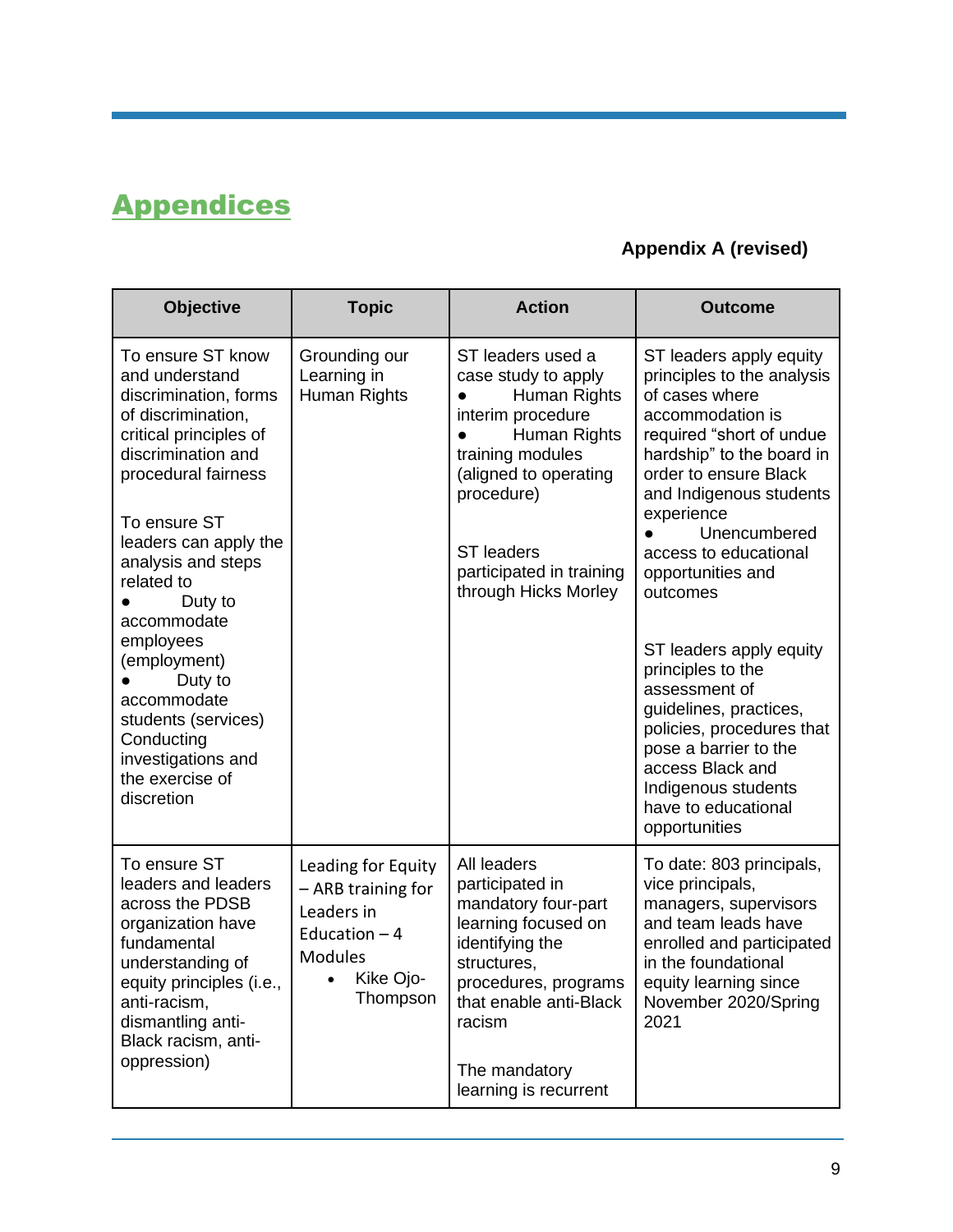|                                                                                                                                                                                                                                                |                                                                                                                                                          | throughout the school<br>year.                                                                                                                                                                                                                                                                                |                                                                                                                                                                                                                                                        |  |
|------------------------------------------------------------------------------------------------------------------------------------------------------------------------------------------------------------------------------------------------|----------------------------------------------------------------------------------------------------------------------------------------------------------|---------------------------------------------------------------------------------------------------------------------------------------------------------------------------------------------------------------------------------------------------------------------------------------------------------------|--------------------------------------------------------------------------------------------------------------------------------------------------------------------------------------------------------------------------------------------------------|--|
| To ensure ST<br>leaders know and<br>can reference the<br>baseline data that<br>describes the<br>disparities and<br>disproportionalities of<br>PDSB Black,<br>Indigenous and<br>racialized students                                             | <b>Directive</b><br><b>Highlight: Equity</b><br>accountability<br>Report Card -<br>Directive 9                                                           | ST leaders reviewed<br>the Equity<br><b>Accountability Report</b><br>Card via jigsaw<br>learning process to<br>clarify the implications<br>for Black, Indigenous<br>and racialized<br>students in the areas<br>of programs and<br>pathways, special<br>education, discipline,<br>wellbeing and<br>achievement | Knowledge of the<br>baseline data drives the<br>development of the<br><b>Equity Action Plan</b><br>(Directive 14) and the<br>ST leaders'<br>implementation of de-<br>streaming, guidance<br>review, equity audit,<br>suspension/expulsion<br>practices |  |
| To ensure ST<br>leaders have<br>foundational<br>understanding of<br>critical theories that<br>support equity<br>principles in anti-<br>racist education and<br>anti-oppressive<br>pedagogy                                                     | <b>Creating Space</b><br>for Anti-<br>Oppressive<br>Conversations<br>Camille<br>Logan                                                                    | Module learning                                                                                                                                                                                                                                                                                               | Increasingly, principals<br>and vice-principals<br>incorporate the<br>application of anti-<br>racism, anti-oppression<br>principles in                                                                                                                 |  |
|                                                                                                                                                                                                                                                | Anti-Oppressive<br><b>Case Studies</b><br>Colleen<br>$\bullet$<br>Russell-                                                                               | The routine practice of<br>the integration and<br>analysis of critical<br>approaches through                                                                                                                                                                                                                  | school<br>operations<br>Professional<br>learning opportunities<br>the school<br>$\bullet$                                                                                                                                                              |  |
| To ensure ST<br>leaders apply equity<br>principles and<br>integrate them in<br>their leadership<br>practice (through<br>case study)                                                                                                            | <b>Rawlins</b><br>Donna<br>Ford, Harjit<br>Aujla                                                                                                         | case examination by<br>Senior leaders to<br>problem-solve<br>improved outcomes<br>and experiences for<br>Black, Indigenous and<br>racialized students                                                                                                                                                         | improvement and equity<br>process                                                                                                                                                                                                                      |  |
| To provide to ST<br>leaders access to<br>specific resources<br>that focus on the<br>society, institutional<br>history of anti-Black<br>racism (and its<br>effects on Black<br>people); anti-racism<br>and anti-oppression<br>principles (e.g., | <b>Book Studies:</b><br><b>Policing Black</b><br>Lives<br>Robin Maynard<br>Referenced<br>readings:<br><b>Equity Literacy</b><br>Institute<br>Paul Gorski | ST leaders used<br>specific texts<br>to extend<br>foundational<br>learning and<br>apply critical<br>equity<br>concepts<br>through case<br>study analysis                                                                                                                                                      | Principals and vice-<br>principals know that<br>critical research<br>provides a theoretical<br>base from which they<br>can reflect on their<br>leadership actions and<br>plan actions to<br>assess<br>manifestations of                                |  |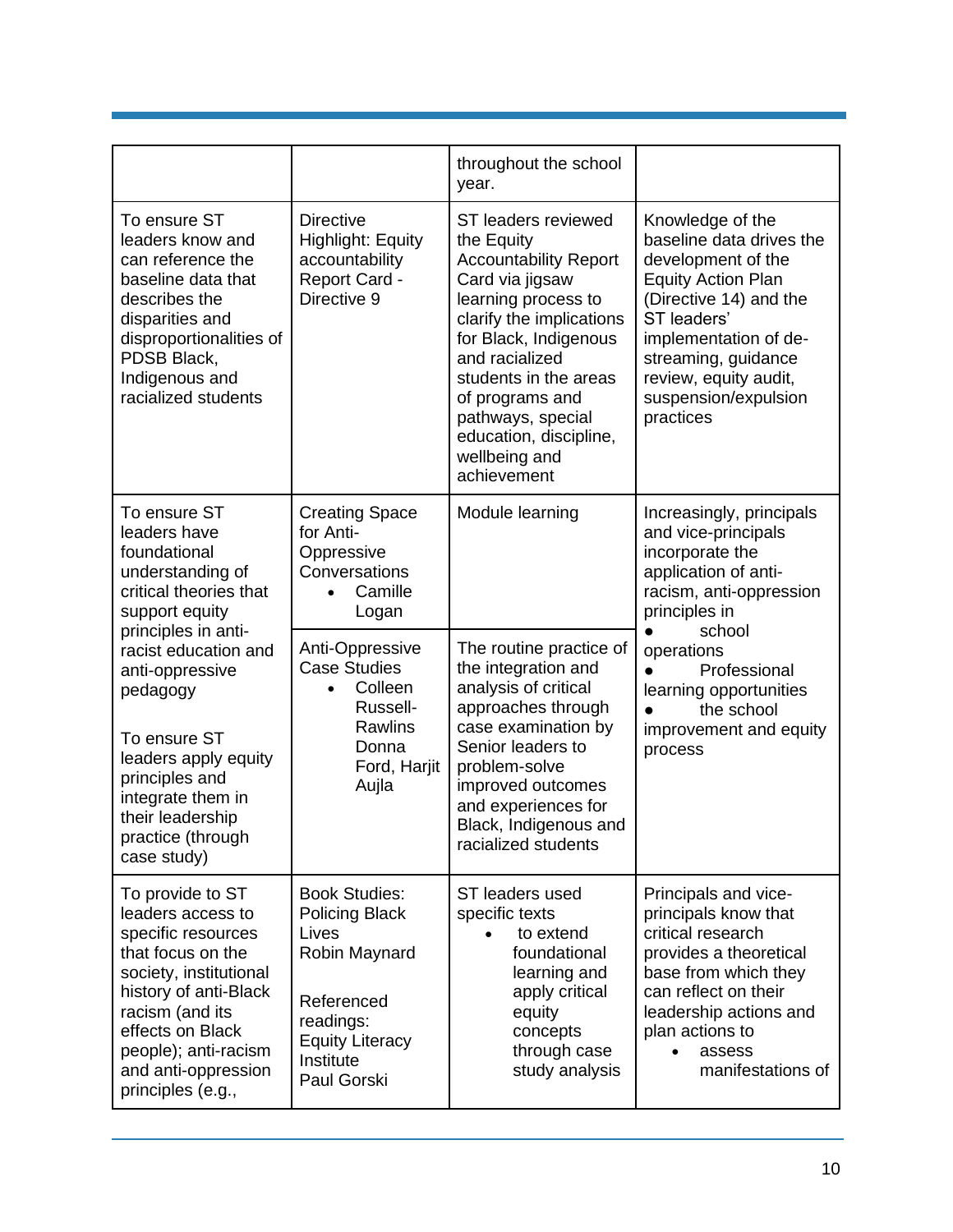| centering race,<br>intersectionality of<br>lived realities, power<br>and advantage,<br>community<br>engagement, data<br>literacy, etc.)<br>To ensure no<br>barriers to ST<br>leaders' engagement<br>in self-study to<br>augment their critical<br>consciousness                   | 10 Principles of<br>Integrative anti-<br>racism<br>George Dei<br>Is Everyone<br><b>Really Equal</b><br><b>Ozlem Sensoy</b><br>and Robin<br>DiAngelo<br><b>Street Data</b><br>Shane Safir,<br>Jamila Dugan | at ST<br>meetings<br>support and<br>extend data<br>literacy on the<br>team and<br>throughout<br>PDSB schools<br>as part of the<br>school<br>improvement<br>and equity<br>planning<br>(SEIP)<br>process                                                                                                                                                                                                                                                                                                                                                                | systemic<br>discrimination<br>actively disrupt<br>$\bullet$<br>and dismantle<br>systemic barriers<br>such as anti-<br>Black, anti-<br>Indigenous<br>racism and other<br>oppressions in<br>school-based<br>practices,<br>procedures,<br>programs,<br>structures                                                                                        |
|-----------------------------------------------------------------------------------------------------------------------------------------------------------------------------------------------------------------------------------------------------------------------------------|-----------------------------------------------------------------------------------------------------------------------------------------------------------------------------------------------------------|-----------------------------------------------------------------------------------------------------------------------------------------------------------------------------------------------------------------------------------------------------------------------------------------------------------------------------------------------------------------------------------------------------------------------------------------------------------------------------------------------------------------------------------------------------------------------|-------------------------------------------------------------------------------------------------------------------------------------------------------------------------------------------------------------------------------------------------------------------------------------------------------------------------------------------------------|
| To ensure ST<br>leaders know and<br>understand the<br>concept and<br>application of<br>procedural fairness<br>To ensure ST<br>leaders know and<br>understand the<br>criticality of<br>procedural fairness<br>as it relates to PDSB<br>legislative and ethical<br>responsibilities | Procedural<br><b>Fairness</b><br>Giselle<br>$\bullet$<br>Basanta,                                                                                                                                         | Senior leaders<br>support principals and<br>vice-principals to<br>apply procedural<br>fairness in their<br>decision making as a<br>strategy to eliminate<br>systemic<br>discrimination in<br>student disciplinary<br>processes to maintain<br>safe, caring schools<br>The Institutional<br>Accountability<br>Roundtable is a<br>supportive,<br>collaborative structure<br>at which Senior<br>Leaders assess the<br>application of<br>procedural fairness in<br>the determinations<br>and next steps of<br>active cases<br>ST leaders engaged<br>with Parents of Black | ST leaders, school<br>leaders utilize a<br>problem-solving<br>framework that apply the<br>components of<br>procedural fairness for<br><b>Black and Indigenous</b><br>students when dealing<br>with<br>Safe schools<br>$\bullet$<br>(student<br>disciplinary)<br>matters<br>Human Rights<br>$\bullet$<br>(discrimination,<br>harassment)<br>situations |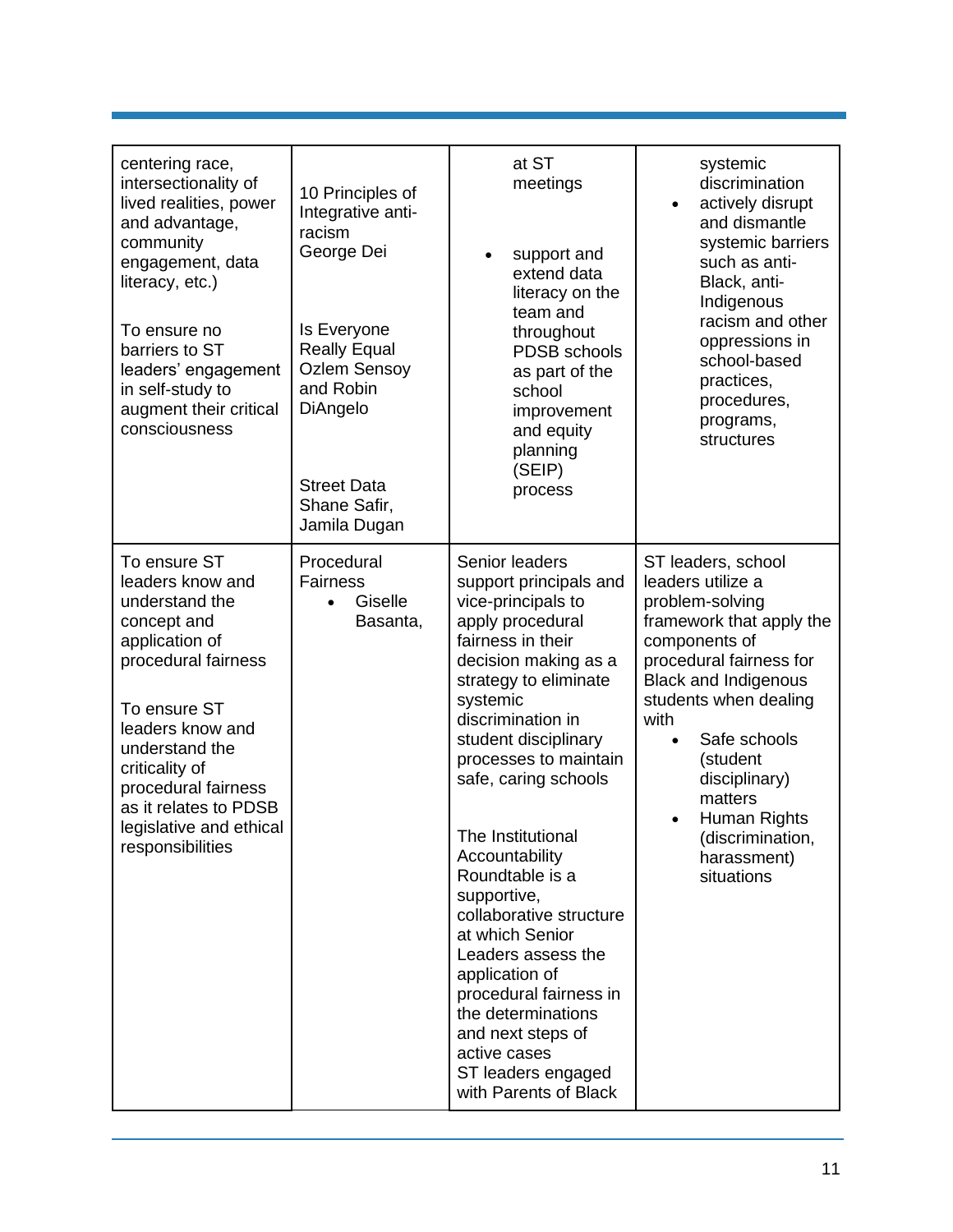|                                                                                                                                                            |                                                                                                                  | Children (PoBC) to<br>understand the role of<br><b>Black parent</b><br>advocacy, problem-<br>solve case studies<br>and discuss strategies<br>to ensure decision-<br>making identifies and<br>addresses anti-Black<br>racism               |                                                                                                                                                                                                                                                                                                                       |  |
|------------------------------------------------------------------------------------------------------------------------------------------------------------|------------------------------------------------------------------------------------------------------------------|-------------------------------------------------------------------------------------------------------------------------------------------------------------------------------------------------------------------------------------------|-----------------------------------------------------------------------------------------------------------------------------------------------------------------------------------------------------------------------------------------------------------------------------------------------------------------------|--|
| To ensure ST<br>leaders know and<br>develop their<br>situational<br>assessment of<br>discrimination, forms<br>of discrimination and<br>procedural fairness | Directive highlight:<br>Utilizing a<br>problem-solving<br>framework<br>through case<br>studies - Directive<br>21 | ST participated in and<br>used the Directive 21<br>three-part module as<br>a learning tool to<br>support their<br>understanding of<br>procedural fairness<br>and facilitate this<br>competency among<br>FOS principal/vice-<br>principals | ST leaders actively<br>identify their knowledge<br>gaps (and that of their<br>principals/vice-<br>principals) in the<br>practice of applying an<br>equity-based problem-<br>solving framework in an<br>area (i.e., student<br>discipline) where<br>decision-making has<br>disfavored Black and<br>Indigenous students |  |
| To ensure ST<br>leaders understand<br>the importance of<br>community and<br>advocacy voice                                                                 | <b>Parents of Black</b><br>Children - 2<br>sessions: April<br>2022 and June<br>2022                              | ST participated in a 2-<br>hour session<br>delivered by PoBC<br>and will continue<br>sessions in the Fall of<br>2022                                                                                                                      | ST leaders identified<br>ways how they can<br>engage with community<br>groups to foster a<br>constructive relationship<br>with students and<br>families where their<br>experiences are<br>centered and where<br>they enter the space<br>with humility                                                                 |  |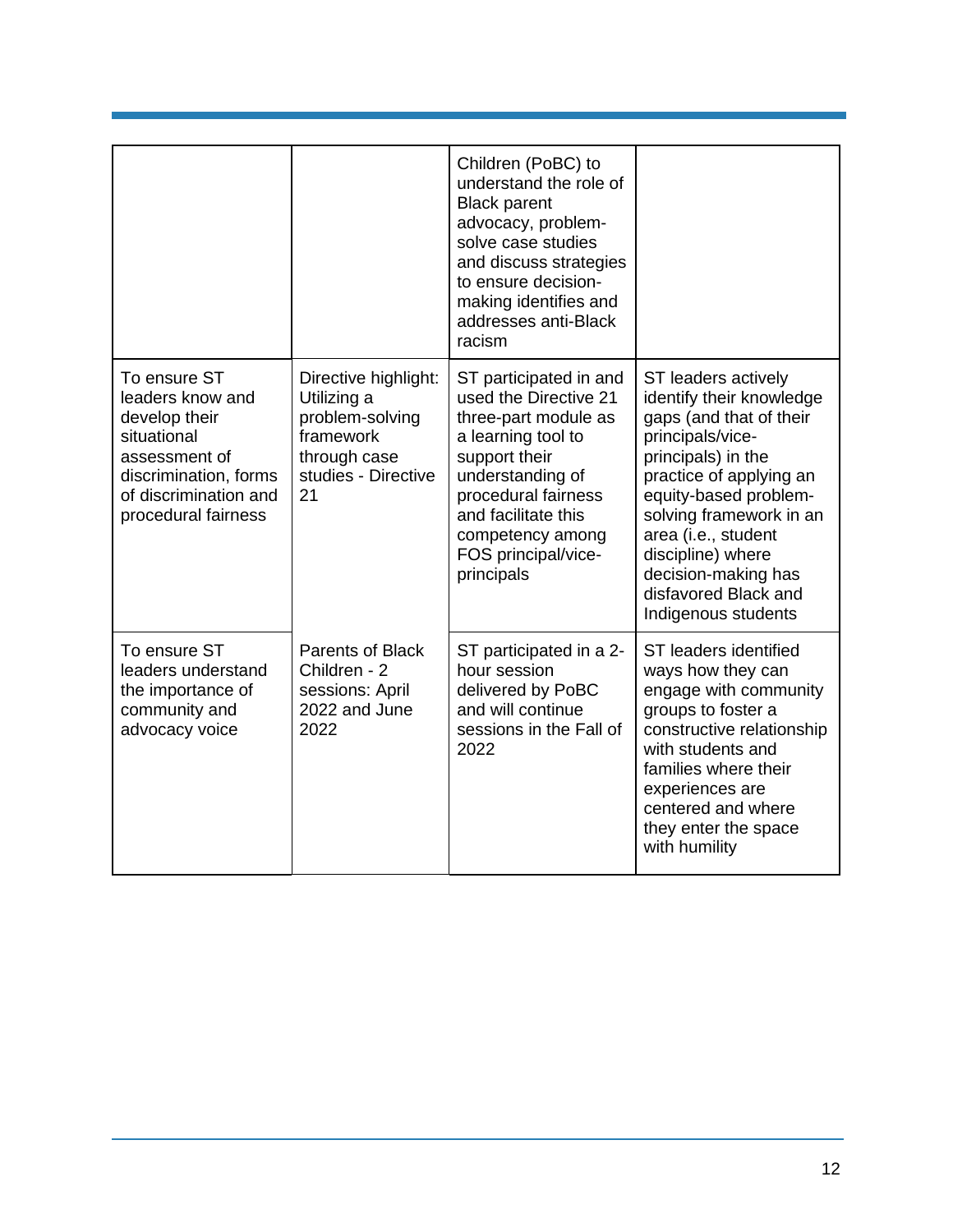**Appendix B**

## **PDSB - SO Professional Learning and Work Plan**

| <b>Name:</b> | <b>Reflection and Review Cycle Dates:</b> From |  |
|--------------|------------------------------------------------|--|
|              | (Twice/year)                                   |  |



# **Professional Learning**

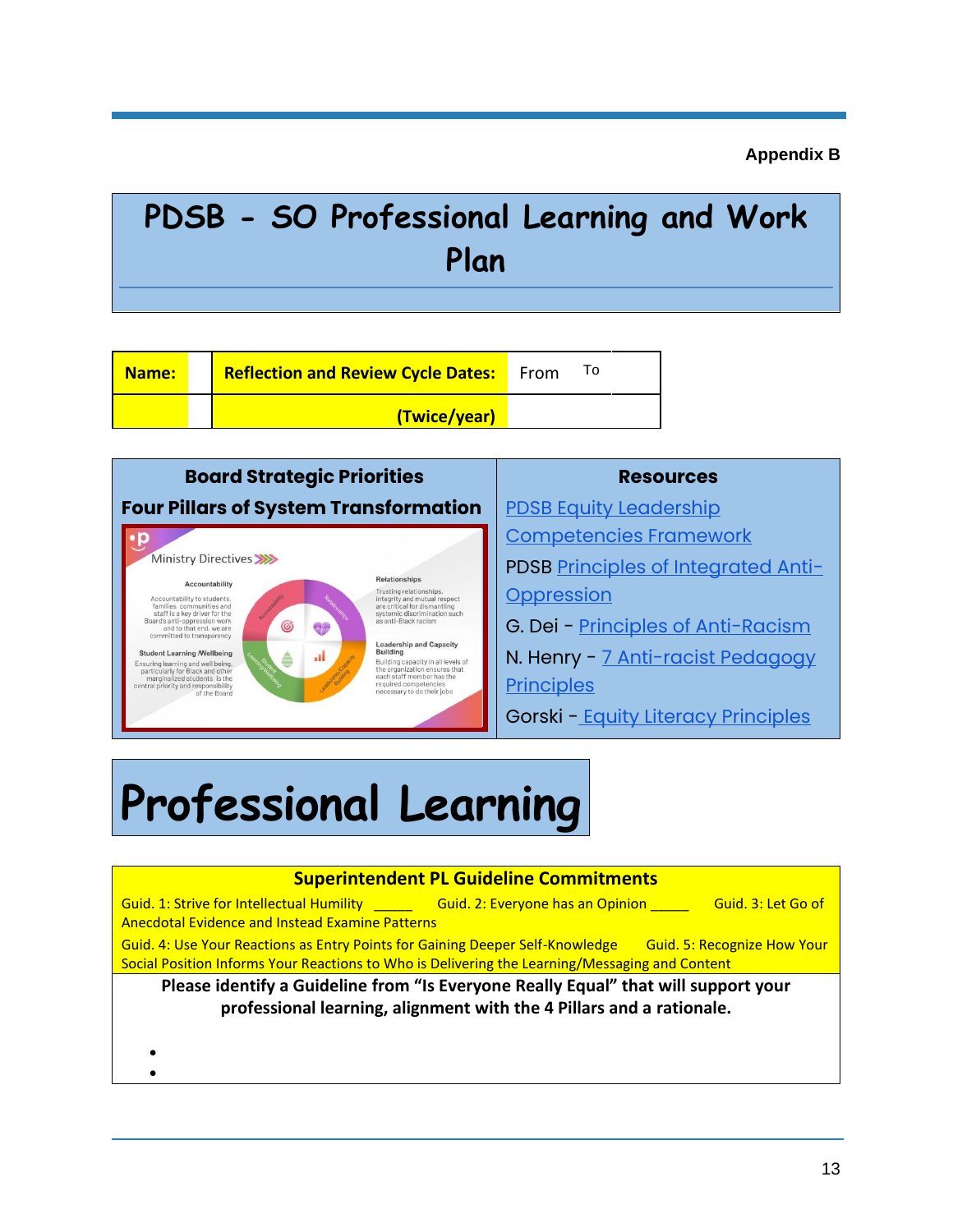#### **Superintendent Equity Leadership Competencies**

- **Setting Directions**
- Improving the Instructional Program
- Building Relationships and Developing People
- Developing the Organization to Support Desired Practices
- Securing Accountability

**Please identify the leadership competencies that will be a focus for your professional learning. Describe how you will develop this competency?**

- •
- **My Goals** (Select goals related to your professional practice that will contribute to system transformation) Use the PDSB Equity Leadership Competencies Framework **My Strategies** (Document approaches and actions [moves] that are designed to assist you in achieving your goals. Use the leadership practices in the PDSB Equity Leadership Competencies Framework as a guide **Evidence of My Progress** (Identify supporting materials, documentation or other observable evidence. How will you know if the strategies were successful?) **My Reflections/Next Steps** (Provide current reflections and next steps in relation to the progress and movement toward the accomplishing the goals)

**SO Critical Self-Reflection at the End of Cycle**

**Critical Self-Reflection Regarding professional learning/guidelines** [\(See page 77 Khalifa\)](https://docs.google.com/document/d/1_ZUJLJdhd0jD_RlG2GxvurQ24pcLpRKe68I8escu9QI/edit?usp=sharing)